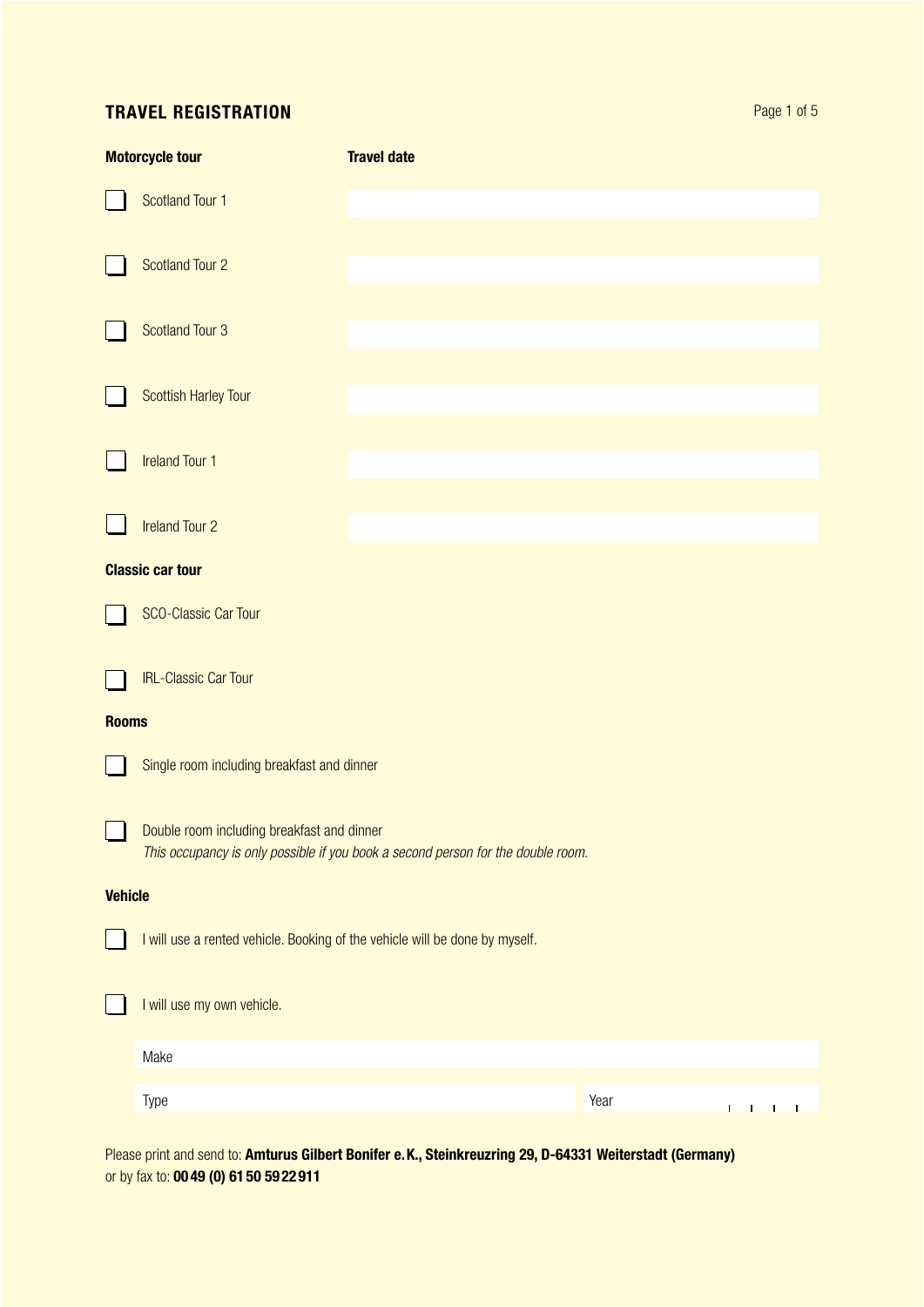# Participant: Driver

| Surname               |              |              |              |              |             |              |               |       |                      |       |  |
|-----------------------|--------------|--------------|--------------|--------------|-------------|--------------|---------------|-------|----------------------|-------|--|
|                       |              |              |              |              |             |              |               |       |                      |       |  |
| Firstname             |              |              |              |              |             |              |               |       |                      |       |  |
|                       |              |              |              |              |             |              |               |       |                      |       |  |
| Address               |              |              |              |              |             |              |               |       |                      |       |  |
|                       |              |              |              |              |             |              |               |       |                      |       |  |
|                       |              |              |              |              |             |              |               |       |                      |       |  |
| Country               |              |              |              |              |             |              |               |       |                      |       |  |
|                       |              |              |              |              |             |              |               |       |                      |       |  |
| Nationality           |              |              |              |              |             |              | Date of birth | الليس | $\ddot{\phantom{0}}$ | يستطي |  |
|                       |              |              |              |              |             |              |               |       |                      |       |  |
| Telephone             |              |              |              |              |             |              |               |       |                      |       |  |
|                       |              |              |              |              |             |              |               |       |                      |       |  |
| Mobile                |              |              |              |              |             |              |               |       |                      |       |  |
|                       |              |              |              |              |             |              |               |       |                      |       |  |
| E-Mail                |              |              |              |              |             |              |               |       |                      |       |  |
|                       |              |              |              |              |             |              |               |       |                      |       |  |
| Passport number       |              |              |              |              |             |              |               |       |                      |       |  |
| Place of issue        |              |              |              |              |             |              |               |       |                      |       |  |
|                       |              |              |              |              |             |              |               |       |                      |       |  |
| Driving licence since | $\mathbf{I}$ | $\mathbf{I}$ | $\mathbf{I}$ | $\mathbf{I}$ | $\mathbf I$ | $\mathbf{I}$ |               |       |                      |       |  |
|                       |              |              |              |              |             |              |               |       |                      |       |  |

# Further information

I am smoker I I am nonsmoker I am vegetarian I

# Payment



Cash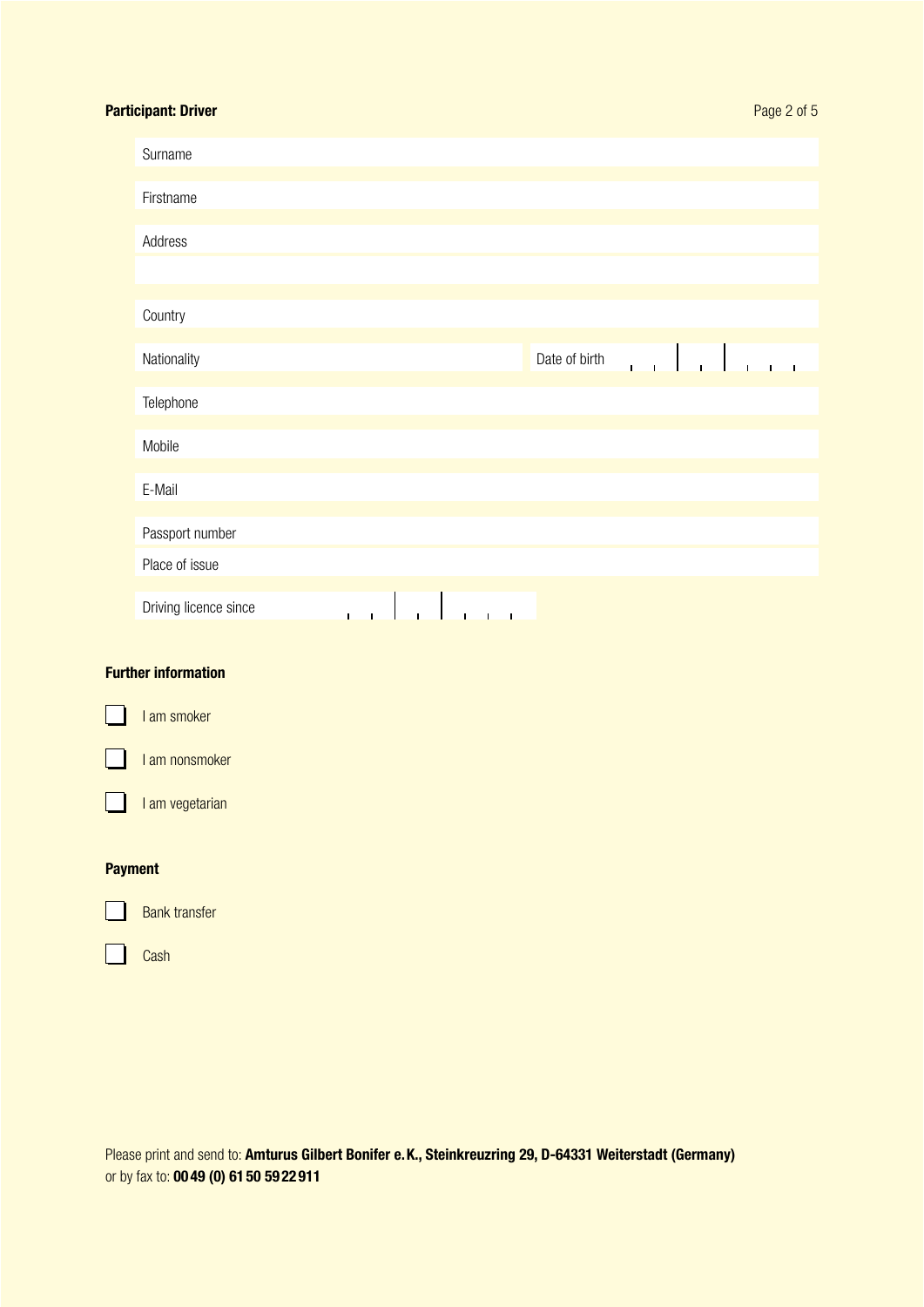# Participant: Co-Driver

| Surname               |                                        |              |              |               |       |             |  |  |
|-----------------------|----------------------------------------|--------------|--------------|---------------|-------|-------------|--|--|
|                       |                                        |              |              |               |       |             |  |  |
| Firstname             |                                        |              |              |               |       |             |  |  |
| Address               |                                        |              |              |               |       |             |  |  |
|                       |                                        |              |              |               |       |             |  |  |
|                       |                                        |              |              |               |       |             |  |  |
| Country               |                                        |              |              |               |       |             |  |  |
|                       |                                        |              |              |               |       |             |  |  |
| Nationality           |                                        |              |              | Date of birth | للمنب | التواط المر |  |  |
| Telephone             |                                        |              |              |               |       |             |  |  |
|                       |                                        |              |              |               |       |             |  |  |
| Mobile                |                                        |              |              |               |       |             |  |  |
|                       |                                        |              |              |               |       |             |  |  |
| E-Mail                |                                        |              |              |               |       |             |  |  |
|                       |                                        |              |              |               |       |             |  |  |
| Passport number       |                                        |              |              |               |       |             |  |  |
| Place of issue        |                                        |              |              |               |       |             |  |  |
|                       |                                        |              |              |               |       |             |  |  |
| Driving licence since | $\mathbf{I}$ $\mathbf{I}$ $\mathbf{I}$ | $\mathbf{L}$ | $-1 - 1 - 1$ |               |       |             |  |  |

# Further information

I am smoker I I am nonsmoker I am vegetarian I Payment

Bank transfer

Cash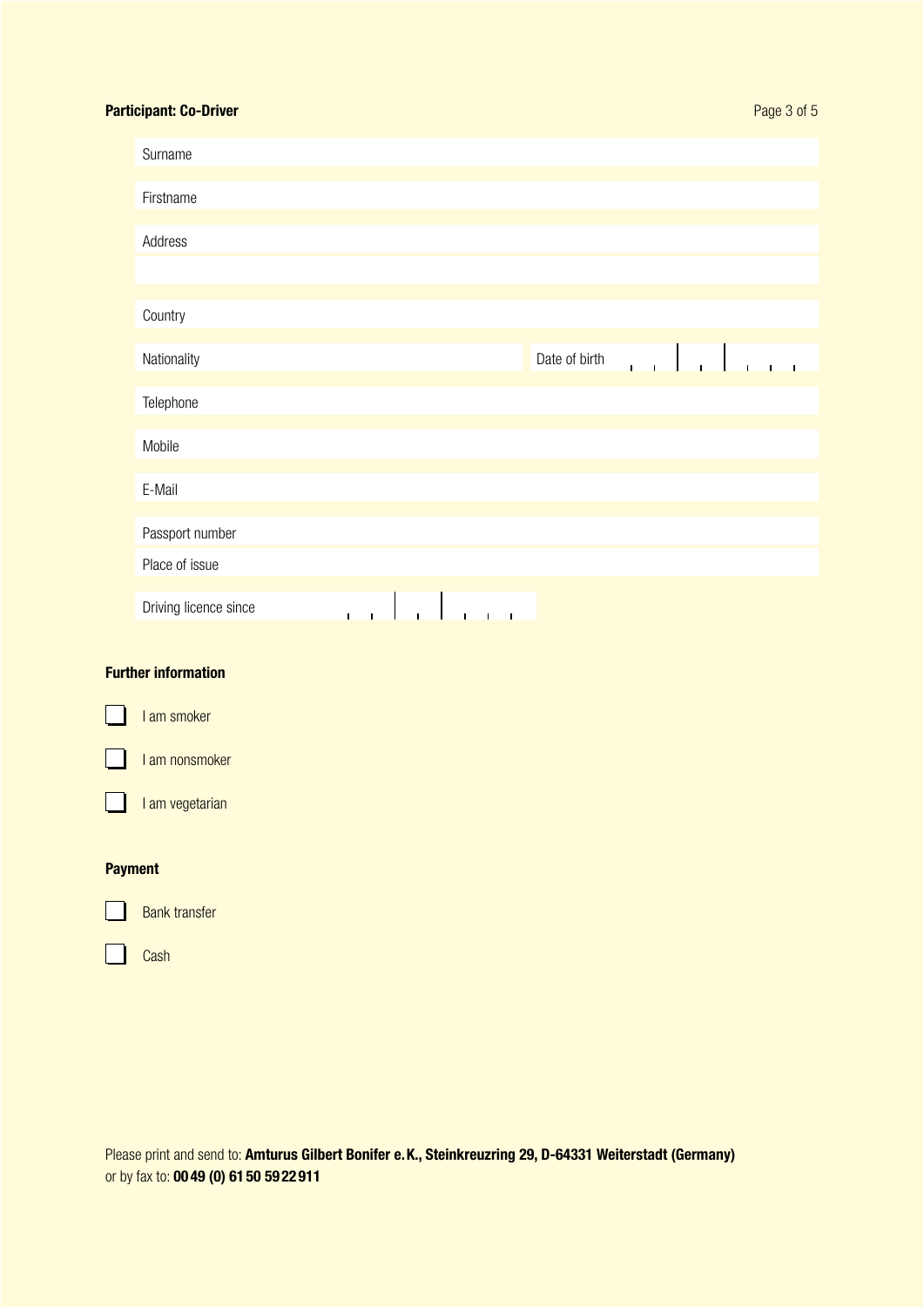## Important additional information

Page 4 of 5

The travel price includes a **travel resignation insurance**. The travel price do not include additional travel insurance abroad. All disadvantages and costs resulting from a non-existent or insufficient travel insurance abroad are at your expense, which is why we recommend taking out a special insurance for travel abroad. We co-operate with Europäische Reiseversicherung AG (www.erv.de). The Europäische Reiseversicherung AG contains insurance coverage for luggage, breaking-off of a tour and health as well as insurance against delay. You can order additional travel insurance abroad easily online at our website.

If the minimum number of 8 participants per guided motorcycle tour or 10 participants per classic car tour is not reached, we can withdraw from the travel contract up until the final date of registration for the tour in question. In this case each participant will be informed immediately.

The information that we have provided about the countries as well as details of passports, visa, customs, health and other entry regulations applies only to residents of the Federal Republic of Germany. You are personally responsible for following all the regulations that are required for undertaking the tour. Current regulations and information about the countries can be found on the internet:

British embassy http://www.britischebotschaft.de http://www.fco.gov.uk Irish embassy http://www.botschaft-irland.de Scottish tourist board http://www.visitscotland.com Irish tourist board http:/www.discoverireland.com

Northern Irish tourist board http:/www.discovernorthernireland.com

Individual travel to and from Scotland / Ireland are not part of the travel contract. Please contact our partner travel agent.

Reisebüro Auerbach Anke Süß Phone: 0049 (0)62 51 869 15 65 Fax: 0049 (0)62 51 869 15 66 E-Mail: info@Reisebuero-Auerbach.com

Should your **vehicle break down** and not be able to be repaired at short notice, this does not entitle you to withdraw from the travel contract. In this case, you are personally responsible for all arising consequences and costs.

Luggage transport during the motorcycle tour in a service vehicle (1 suitcase each tour participant).

Each motorcycle tour participant is personally responsible for adequate motorcycle clothing since it is not provided by the tour operator. Motorcycle clothing can be hired after consulting the local motorcycle hirers.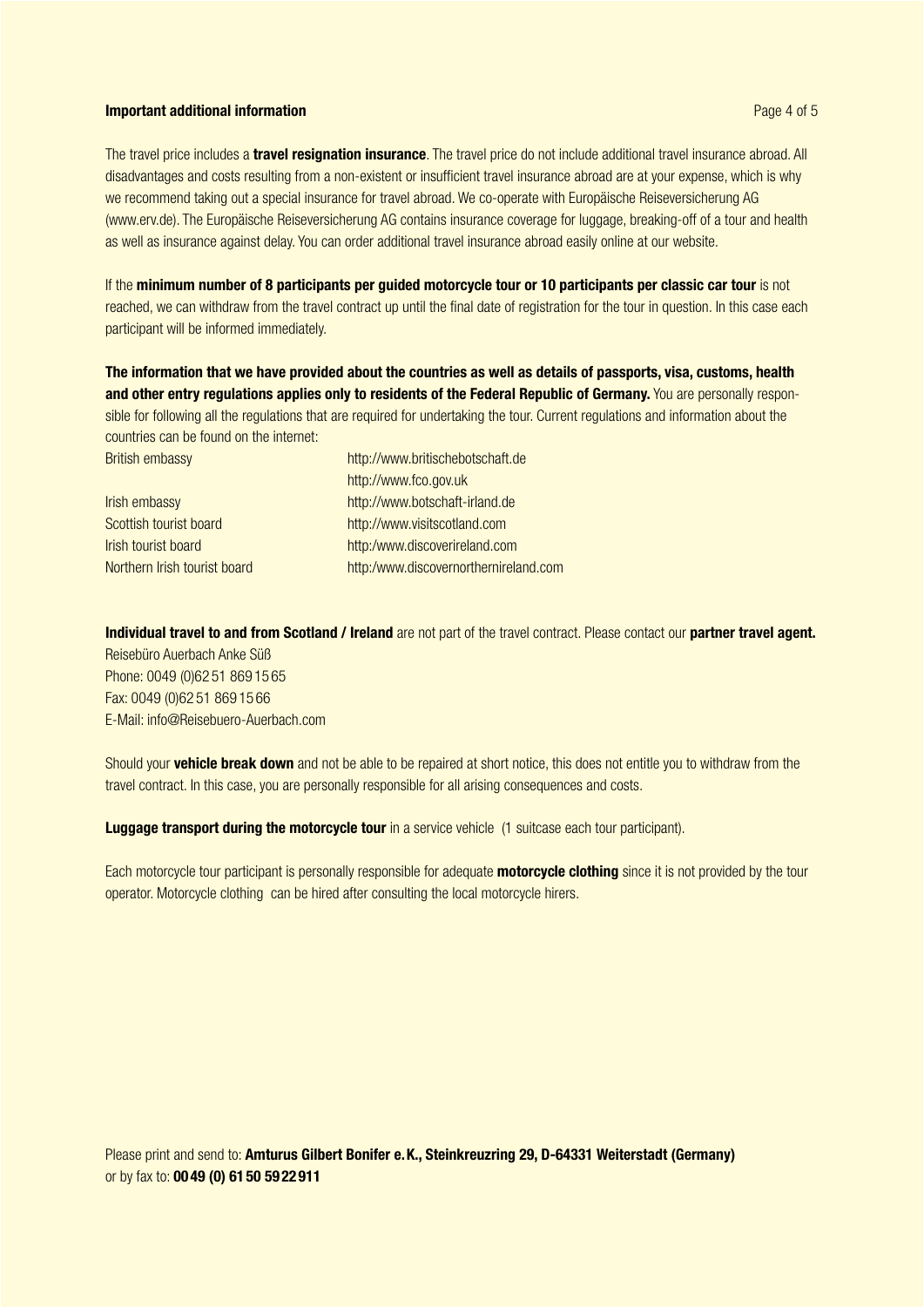# Important additional information

You can directly **hire classic cars** online. A selection of classic car rental agencies in Great Britain are listed on our website.

You can directly hire motorcycles online at West Coast Harley-Davidson (http://www.westcoastharley.com) in Glasgow and at Provincewide Harley-Davidson (http://www.provincewide.com) in Belfast. Please note that motorcycle hirers must be over 25 and hold full motorcycle licence.

If you decide to take part with your own motorcycle, Mr Michael Behrens and Ms Katja Rill from DHL Global Forwarding GmbH / Automotive Motorcycle Division will be pleased to transfer your motorcycle to West Coast Harley-Davidson in Glasgow or Provincewide Harley-Davidson in Belfast.

| Mr Michael Behrens          |  |  |  |  |  |  |
|-----------------------------|--|--|--|--|--|--|
| Phone: 0049 (0)69 1301 7035 |  |  |  |  |  |  |
| Fax: 0049 (0)69 1301 7094   |  |  |  |  |  |  |
| E-Mail: m.behrens@dhl.com   |  |  |  |  |  |  |

**Ms Katia Rill** Phone: 0049 (0)69 1301 8092 Fax: 0049 (0)69 1301 7094 Fax: 0049 (0)69 1301 7094 E-Mail: katia.rill@dhl.com

The tour operator's General Terms & Conditions printed on the following pages are part of the travel contract. Variations in individual tour descriptions hold priority. Please read the General Terms & Conditions through carefully.

I hereby declare that, with this binding registration, I vouch for the fulfilment of all obligations on the part of the participant registered with me as well as on my own and that I accept the tour operator's General Terms & Conditions.

| Place, Date                                                                                                      | Place, Date            |  |  |  |  |  |  |  |
|------------------------------------------------------------------------------------------------------------------|------------------------|--|--|--|--|--|--|--|
|                                                                                                                  |                        |  |  |  |  |  |  |  |
| Signature of driver                                                                                              | Signature of co-driver |  |  |  |  |  |  |  |
| Dissex what each condition Application Oilleant Depthene M., Otalinformation OO, D. C4004 Weltenstedt (Ogmessed) |                        |  |  |  |  |  |  |  |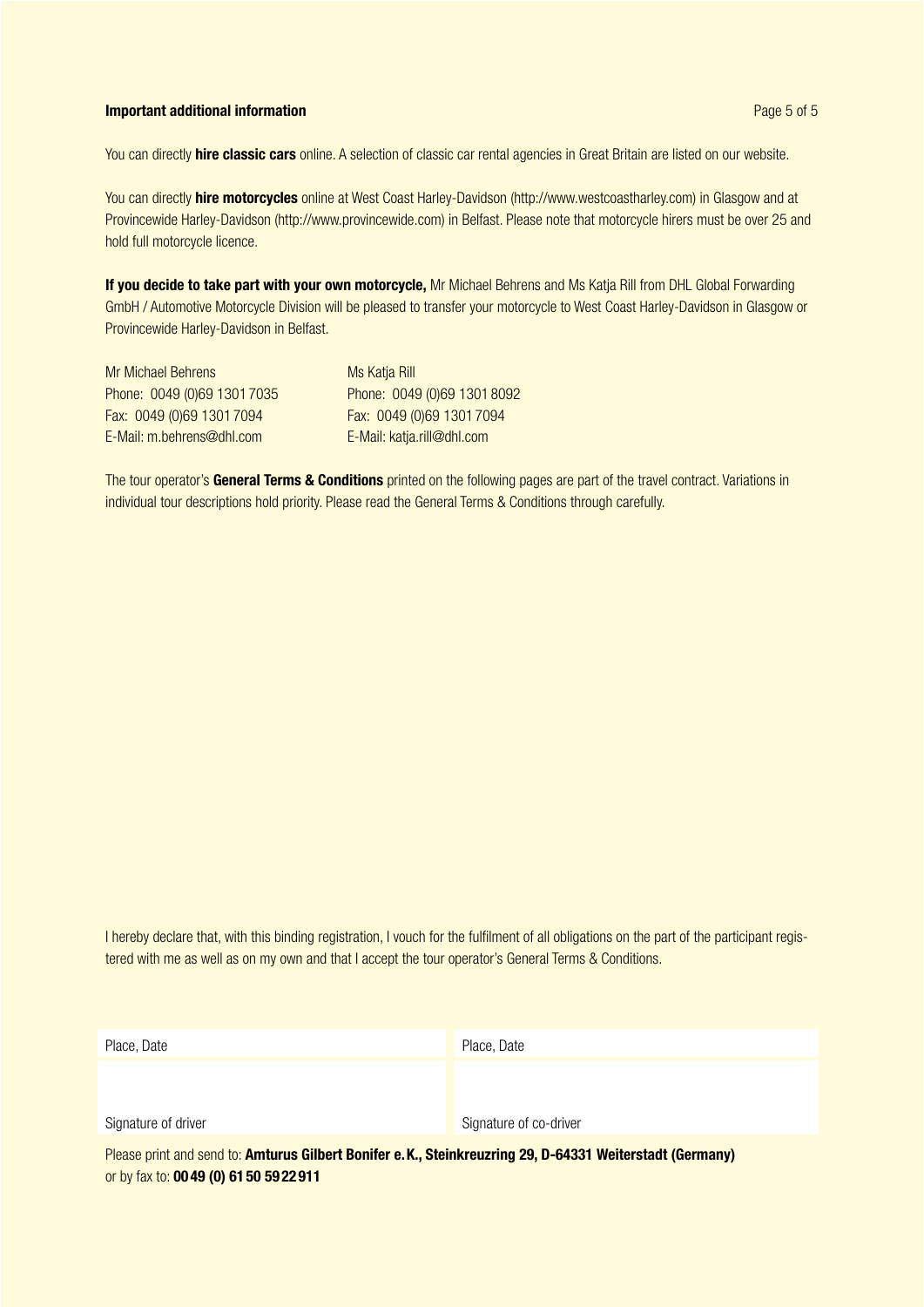The tour operator's General Terms & Booking Conditions printed on the following pages are part of the travel contract. Variations in individual tour descriptions hold priority. Please read the General Terms & Booking Conditions through carefully.

# General Terms and Booking Conditions

As of 15.11.2008

## Tour operator

Owner: Mr Gilbert Bonifer VAT identification number: DE 007 807 33020 Phone: 0049 (0) 6150 59 22 910 Fax: 0049 (0) 6150 59 22 911 E-Mail: info@amturus.com Web-site: www.amturus.com

Company: Company: Company: Company: Amturus Gilbert Bonifer e.K. Office: Steinkreuzring 29, D-64331 Weiterstadt (Germany) Legal Form: example and the Registered one-man-company Commercial Register: Darmstadt Local Court, HRA 83451 Revenue office: D-64283 Darmstadt (Germany) Venue: D-64331 Weiterstadt (Germany)

## 1. Registration and confirmation

There is a final registration date for every tour. A registration that reaches the tour operator after the final date of registration can only be taken into account if there are places available on the tour in question. The client enters a binding travel contract with the tour operator on registration. This is based on the description of the tour and the additional information supplied by the tour operator as far as it is available to the lent. The tour operator, however, expressly reserves the right to declare changes to the data before conclusion of the contract if these are necessary for objectively legitimate, considerable and unforeseen reasons. The client will be accordingly informed before booking. Service providers (e.g. hotels, transport companies) are not authorised by the travel operator to make arrangements, give information or promises which alter the stipulated contents of the travel contract or exceed the services agreed to in the contact or contradict the description of the tour. Prospectuses on hotels or places which are not issued by the tour operator are not binding for the tour operator and his liability as long as they have not been made not part of the tour description or the tour operator's liability by express agreement with the client. The client vouches for all contractual obligations on the part of all fellow travellers for whom he has booked as well as his own inasmuch as he has taken on this responsibility by express and separate declaration. Registration for a tour can only be made in written form. The travel contract materialises on receipt of the acceptance agreement on the part of the tour operator. This does not require a particular form. The tour operator will forward a written confirmation of travel on or directly after conclusion of the travel contract. He is not, however, bound to do this if the client books within less than 7 working days before the tour begins. If the content of the acceptance agreement on the part of the tour operator differs from the content of the booking, this means that a new offer has been submitted to which the tour operator is bound for a period of 10 days. The travel contract is concluded on the basis of this new offer when the client shows his agreement to the tour operator by express declaration, the payment of a deposit or outstanding payment within the required period of commitment, otherwise the contract does not exist.

## 2. Payment

Tour operators may only demand or accept payments on the price of travel before the end of travelling if the client has been given the certificate of insurance according to § 651 k, paragraph 3 of the German Civil Code. After conclusion of contract, a deposit of 20% of the travel price is due in return for the handing over of the certificate of insurance. The rest of the travel price is to be paid 6 weeks before departure. If the client does not pay the deposit and/or the rest of the travel price by the agreed due payment date, the tour operator is authorised, after issuing a reminder and payment deadline, to cancel the contract and to charge the client cancellation fees as stipulated in point 5 below.

#### 3. Changes in conditions

Changes of major travel conditions from the agreed contents of the travel contract which are necessary after conclusion of that contact and not made by the tour operator against good faith are only allo-wed as long as they are not considerable changes and not impair the overall arrangement of the tour. Possible guarantee claims remain untouched if the changed conditions contain faults. The tour operator is obliged to inform the client about major changes immediately after learning the reasons for these changes. In the case of a major change to an essential travel condition, the client is authorised to withdraw from the travel contract free of charge or to claim participation on a tour of at least equivalent quality, should the operator be in a position to offer such a tour from his range without additional charge to the client. The client must claim this right from the tour operator immediately after being informed by him of the changes in conditions.

#### 4. Price changes

The tour operator reserves the right to change prices given and confirmed on booking. A price increase is only admissible if more than 4 months lie between the conclusion of the travel contract and the agreed departure date and the circumstances leading to the increase did not arise before conclusion of the contract and were unforeseeable for the tour operator on conclusion of that contract. The tour operator must immediately inform the client of any subsequent change of travel price. Price increases made from the 20th day on before departure are ineffectual. In the case of price increases of more than 5%, the client is entitled to withdraw from the travel contract without charge or to claim participation on a tour of at least equivalent quality should the tour operator be in a position to offer such a tour from his range without additional charge to the client. The client must claim this right from the tour operator immediately after being informed by him of the price increase.

#### 5. Cancellation by the client before departure and cancellation costs

The client may cancel a tour at any time before departure. The tour operator must receive a written explanation for the cancellation at the address given above. If the client cancels before departure or does not turn up for the tour, the tour operator loses his claim to payment. Instead, the tour operator can claim adequate compensation for the arrangements he has made up to the point of cancellation and his expenditures depending on the respective travel price and provided that the cancellation is not on his part and that it is not a case of force majeure. The tour operator has graded the claim to compensation chronologically, i.e. simplified it in percental proportion depending on the closeness of the time of cancellation to the departure date agreed on in the travel contract and taken the usually spared expenditures and the usually other possible use of travel services into consideration in this calculation. The claim is calculated as follows according to the time at which the tour operator receives the client's declaration of cancellation:

Cancellation after conclusion of contract to the

| 90th day before departure 20% of the travel price (deposit)   |  |
|---------------------------------------------------------------|--|
| Cancellation from the                                         |  |
| 89th to the 60th day before departure 70% of the travel price |  |
| Cancellation from the                                         |  |
| 59th to the 15th day before departure 85% of the travel price |  |

Cancellation from the

14th to the 1st day before departure............ 95% of the travel price Cancellation by not turning up....

#### 6. Substitute participants and booking changes

Any client may be replaced by a third party up until the departure date as long as the tour operator is informed of the change in written form. The tour operator can, however, refuse to accept the substitute if this third party does not meet with the particular requirements of the tour or if their participation conflicts with legal regulations or official direc-tives. If a substitute enters the contract, both the original participant and the substitute shall be liable as joint debtors for the payment of the travel price and for additional costs ensuing from the entrance of a third party.

Changes made to dates of travel, destination, accommodation or means of transport after booking generally incur the same costs to the tour operator as when a client cancels. The travel operator must therefore calculate the costs at the time of a booking change to the same extent as they would have arisen for a cancellation.

## 7. Travel conditions and services not used by the client

If the client does not make use of individual services duly offered to him for reasons for which he is responsible (e.g. premature return journey or other urgent reasons), he is not entitled to partial refund of the cost of the tour. The tour operator will endeavour to compensate for spared expenses to the service provider. He is released from this obligation if completely negligible conditions are concerned or if compensation conflicts with legal or official directives.

#### 8. Cancellation by the tour operator if the minimum num of participants is not reached

The tour operator can only withdraw from the travel contract in the case of the minimum number of participants not being reached if a minimum number has been pointed out in the description of the tour. In any case, the tour operator is obliged to inform the client immedia